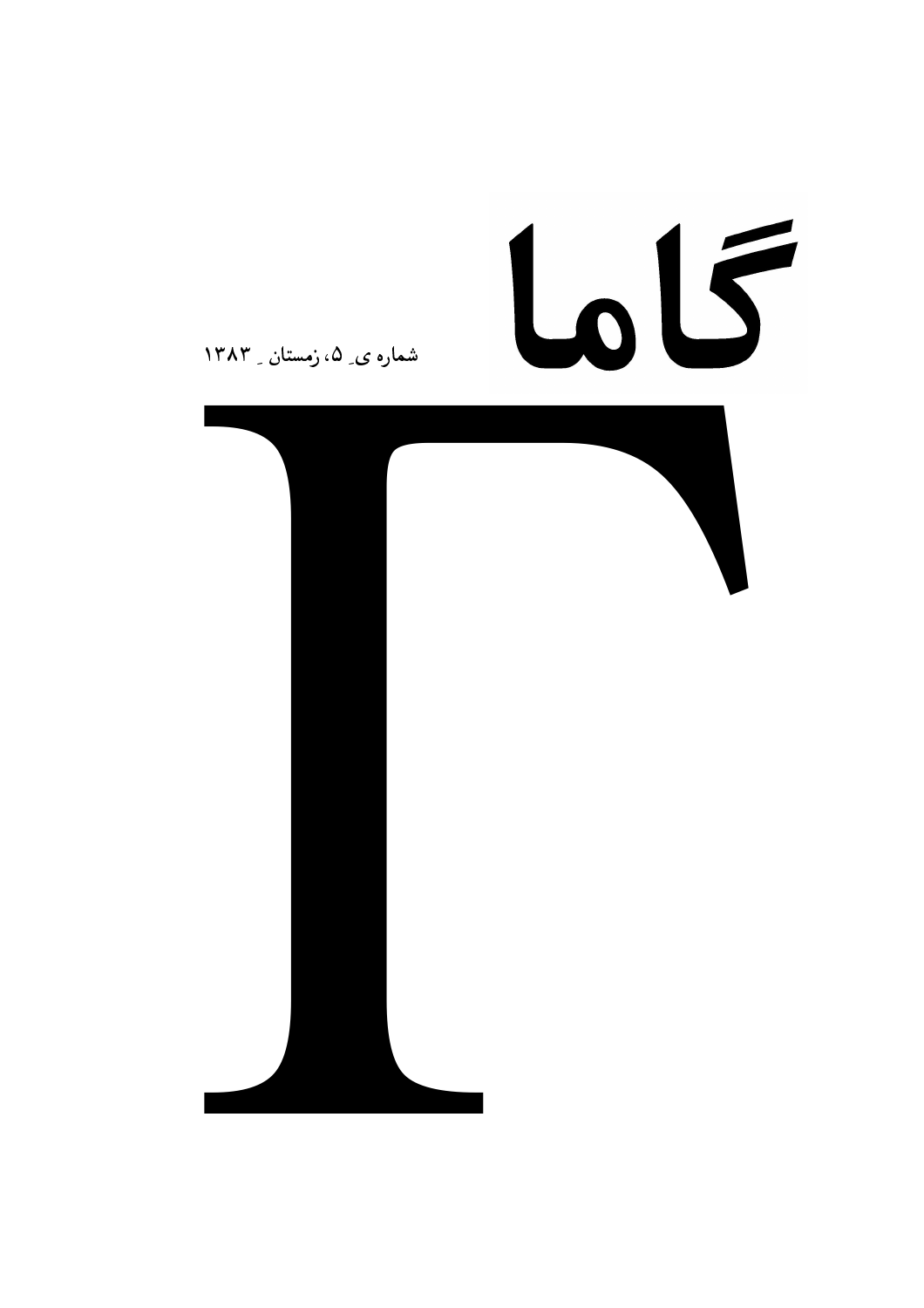شماره ی ـ ۵، زمستان ـ ۱۳۸۳ صاحب امتیاز و مدیر به مسئول: امیر به آقامحمّدی تهران، صندوق عستی ۱۹۹۳۵/۲۳۳

15

www.gammajournal.com

editors@gammajournal.com

### به نام خدا

**ISSN 1735.1286** 

**•** گاما فصل نامه ای است به زبان <sub>-</sub> فارسی، در باره ی ِ فیزیک ِ آن چه در گاما منتشر می شود بیش تر مقالهها ی ِ آموزشی، در زمیننه ی ِ فرهنگ یا تاریخ ِ فیزیک، یا در مورد ِ مسائل ِ فیزیک در ایران است، و قرار است جنبه ی ِ آموزشی و فرهنگی داشته باشد و برای دانشجویان ِ فیزیک پا دانش آموخته گان <sub>-</sub> فیزیک، یا دستِکم بخش ی از آنها قابل|ستفاده باشد. ● مقالههای گاما نوعاً تألیفی اند. سعی بر این است که فقط مقالهها ی ِ کلاسیک ِ فیزیک، و نوشتهها ی ِ فیزیک پیشهها ی ِ بزرگ ترجمه شود. اگر میخواهید چیز ی را ترجمه کنید، لطفاً اول با هیئت \_ ویراستا,ان تماس بگیرید. • برا ی ِ تماس با گاما، و از جمله فرستادن ِ مقاله، لطفاً با یک ی از ویراستاران ِ گاما تماس بگیر ید. • پذیرش ِ مقاله با هیئت ِ ویراستاران و بر اساس ِ روش ِ متداول ِ داوری توسّط ِ داور ِ ناشناس است. هیئت <sub>-</sub> ویراستاران یا مقاله را می پذیرد، یا رد میکند، امّا هرگز در نوشته ی ِ نویسنده دخل و تصرّف ی نمیکند. اگر به نظر ِ داور تغییر ی در مقاله لازم باشد، اعمال ِ این تغییر با خود ِ نویسنده(ها) است. • مقاله ی پذیرفته شده، پیش از چاپ، بر اساس ِ آخرین نسخه ای که نویسنده فرستاده حروفچینی مے شود و پس از تأیید \_ نویسندہ است که چاپ مے شود . • © تمام ِ حقوق ِ مادّي و معنوي ي ِ آن چه در گاما منتشر ميشود متعلق است به گاما، مگر در موارد ی که صراحتاً مشخّص شده باشد.

ويراستاران : editors@gammajournal.com • امیر - آقامحمّدی، دانش گاه - الزّهرا، تهران mohamadi@gammajournal.com • احمد ِ شریعتی (سردبیر)، دانشگاه ِ الزّهرا، تهران shariati@mailaps.org • عزیزاله ِ شفیعخانی، دانشگاه ِ الزّهرا، تهران ashafie@gammajournal.com • امیرحسین ِ فتحاللهی، دانشگاه ِ الزّهرا، تهران fatho@mail.cern.ch • کامران کاویانی، دانش گاه پالزّهرا، تهران kaviani@gammajournal.com

قيمت ٥٥٥٠ تومان. تاریخ \_ انتشار ١٣٨٣/١١/١٥  $^1$  شمارگان : ۱۰۰۰ نسخه <sup>1</sup> ليتوگرافي چاپ و صحافي: سازمان چاپ و انتشارات و زارت فرهنگ و ارشاد اسلامي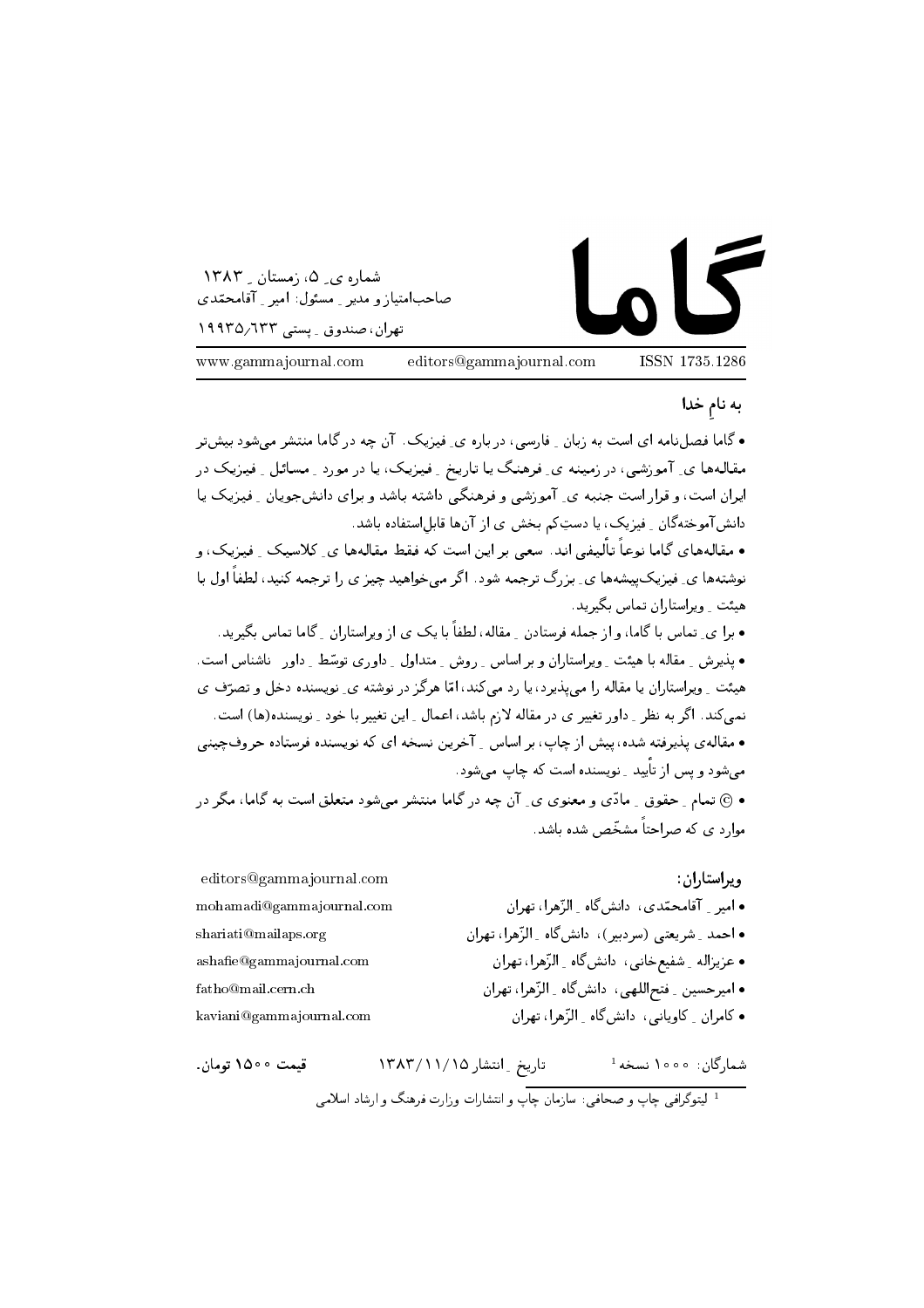www.gammajournal.com

editors@gammajournal.com

**ISSN 1735.1286** 

Gamma is a quarterly Persian magazine, devoted to educational and cultural articles in physics. Gamma is not a research journal.

Address: Gamma, P. O. Box 633, Tehran 19935, IRAN.

(c) 2004, Gamma, all rights reserved

### Editors

• A. Aghamohammadi Prof. of Physics, Alzahra University, Tehran 19938-91167, Iran. mohamadi@gammajournal.com

• A. H. Fatollahi Asoc. Prof. of Physics, Alzahra University, Tehran 19938-91167. Iran. fatho@mail.cern.ch

• K. Kaviani Asoc. Prof. of Physics, Alzahra University, Tehran 19938-91167, Iran. kaviani@gammajournal.com

• A. Shafikhani Asoc. Prof. of Physics, Alzahra University, Tehran 19938-91167, Iran. ashafie@gammajournal.com

. A. Shariati Asoc. Prof. of Physics, Alzahra University, Tehran 19938-91167, Iran. shariati@mailaps.org

اشتراک (چهار شماره) عادّی ٥٥٥٥ تومان، دانشجویی ٢٥٥٥ تومان، مؤسسهها ٦٥٥٥ تومان. اشتراک با یُست ِ عادّی است. برا ی ِ اشتراک با یُست ِ سفارشی، یا خارج از ایران، با یک ی از وپراستاران تماس بگیرید.

برا ی ِ اشتراک، پول ِ اشتراک را به حساب ِ شماره ی ِ ۲۳۷۹ ه ۸۰ ، بانک ِ ملّه ِ ، شعبه ی دانش گاه \_ الّزهرا (کد \_ ٢٢١) به نام \_ احمد شریعتی، بریزید. اصل \_ رسید \_ بانک را پیش \_ خود نگه دارید، و این اطلاعات ِ را برای ی ِ ما بفرستید: ۱) اسم ِ واریزکننده، ۲) اسم و کد ِ شعبه ای که پول در آن واریز شده است، ۳) تاریخ <sub>-</sub> واریز کردن، ۴) شماره ی ِ رسید، ۵) عدد ِ دقیق ِ پول ی که واریز شده است، ٦) اسم و نشانبي ي\_ کامل \_ گيرنده ي\_ مجله .